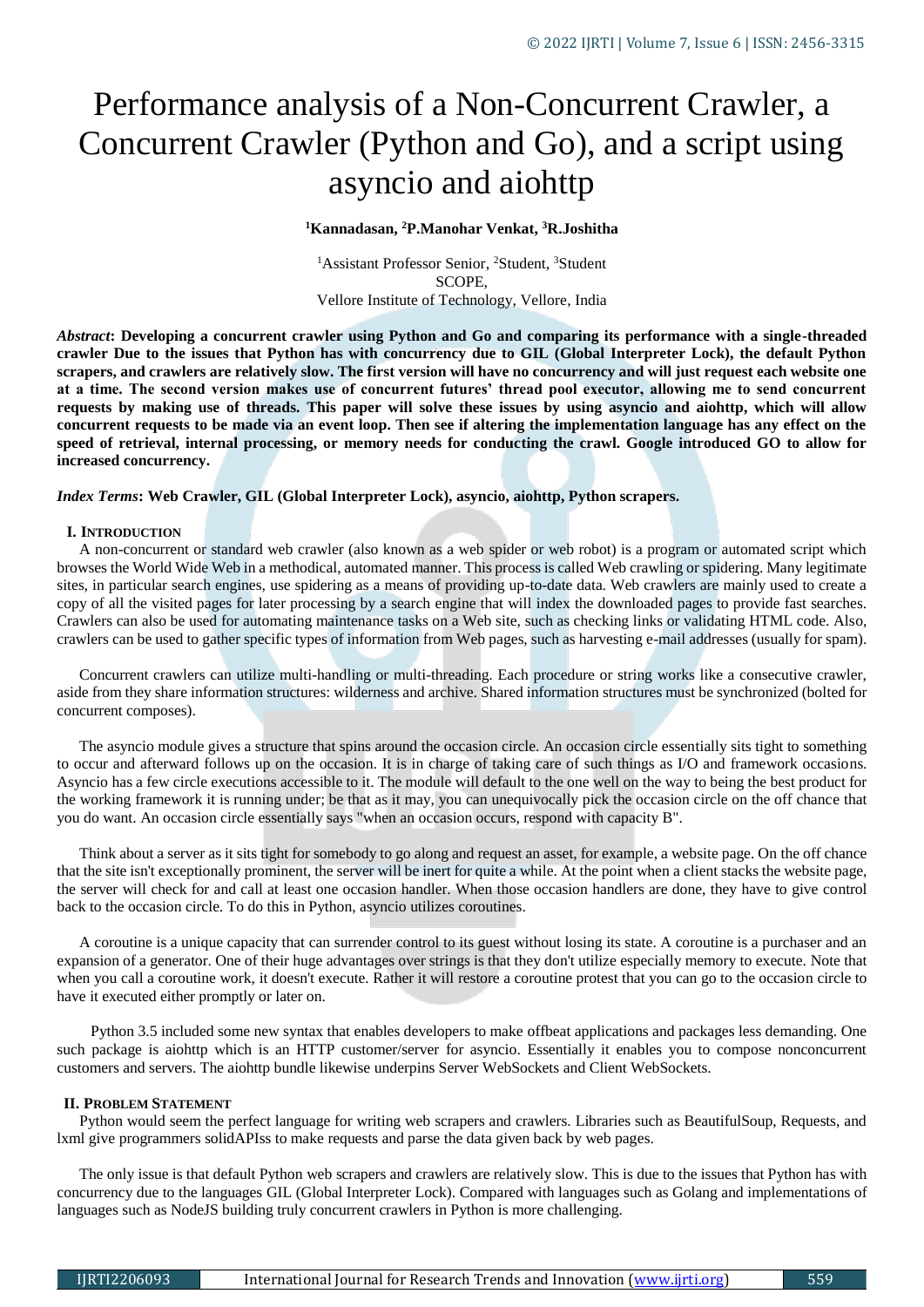This lack of concurrency slows down crawlers due to the scripts simply idling while they await the response from the webserver in question. This is particularly frustrating if some of the pages discovered are particularly slow.

# **III. OBJECTIVE**

To write three different versions of the same script. The first version i.e., the non-concurrent crawler is going to lack any concurrency and simply requests each of the websites one after the other. The second version i.e., concurrent futures make use of concurrent futures' thread pool executor allowing us to send concurrent requests by making use of threads. Finally, we are going to take a look at a version of the script using async io and aiohttp, allowing us to make concurrent required requests using the event loop.

# **IV. COMPARISON**



Throughout the project, we have used python as the common ground for comparison and we have tried to optimize the code in python. However, we keep forgetting that python is a scripting language and it is dynamically typed so it is obviously slow to compile and therefore its runtime performance will be quite poor. For this purpose, we have tried to compare the performance of python by building a crawler in another language: Go. Go is much faster and its performance is almost comparable to that of C. Additionally, it has built-in libraries that can be used to make HTTP requests, making it much faster than Python. Additionally, Goroutines support in-built concurrency, adding more to the robustness and efficiency of the Go code. We would then analyze the time differences between all the codes and understand patterns and prove the conjectures.

# **V. LITERATURE REVIEW**

# *1. IN [CGM 2002], the authors discuss various criteria and options for parallelizing the crawling process.*

A crawler can either be centrally managed or distributed. A crawler can be planned to overlook the cover of pages that are downloaded while dealing with network load or the other way around. The creators characterize the nature of a crawler as its capacity to download "vital" pages previously others. For a parallel crawler, this metric is critical as each slithering procedure concentrates just on neighborhood information for checking pages as imperative. The writers notice that circulated crawlers are more profitable than multithreaded crawlers or independent crawlers on the checks of adaptability, proficiency, and throughput. If system scattering and system stack decrease are done, parallel crawlers can yield great outcomes. Their framework uses the memory of the machines and there is no plate to get to. They didn't store their information to demonstrate the handiness of a parallel creeping framework. Their objective was a little arrangement of news locales.

# *2. Mercator is a scalable and extensible crawler, now rolled into the Altavista search engine.*

The authors of [HNM 1999] discuss implementation issues to be acknowledged for developing a parallel crawler like traps and bottlenecks, which can deteriorate performance. They talk about the upsides and downsides of various coordination modes and assessment criteria. The creators abridge their work with great execution measurements. In a nutshell, they agree that the correspondence overhead does not increment directly as more crawlers are included, the throughput of the framework increments straightly as more hubs are included and the nature of the framework, i.e., the capacity to get "essential" pages first, does not diminish with increment in the number of crawler forms. Fetterly and others in their work [FMN 2003] amassed their information utilizing the Mercator crawler. They slithered 151 million HTML pages totaling 6.4 TB over a time of 9 days.

# *3. In [LKC 2004], the authors implement a distributed system of crawlers in a point-to-point network environment.*

Data to be communicated to and from amongst systems are stored in dynamic hash tables (DHTs). The crawler is an on-thefly crawler. It brings pages guided by a client's pursuit. Notwithstanding when the hunt triggers the slithering undertaking,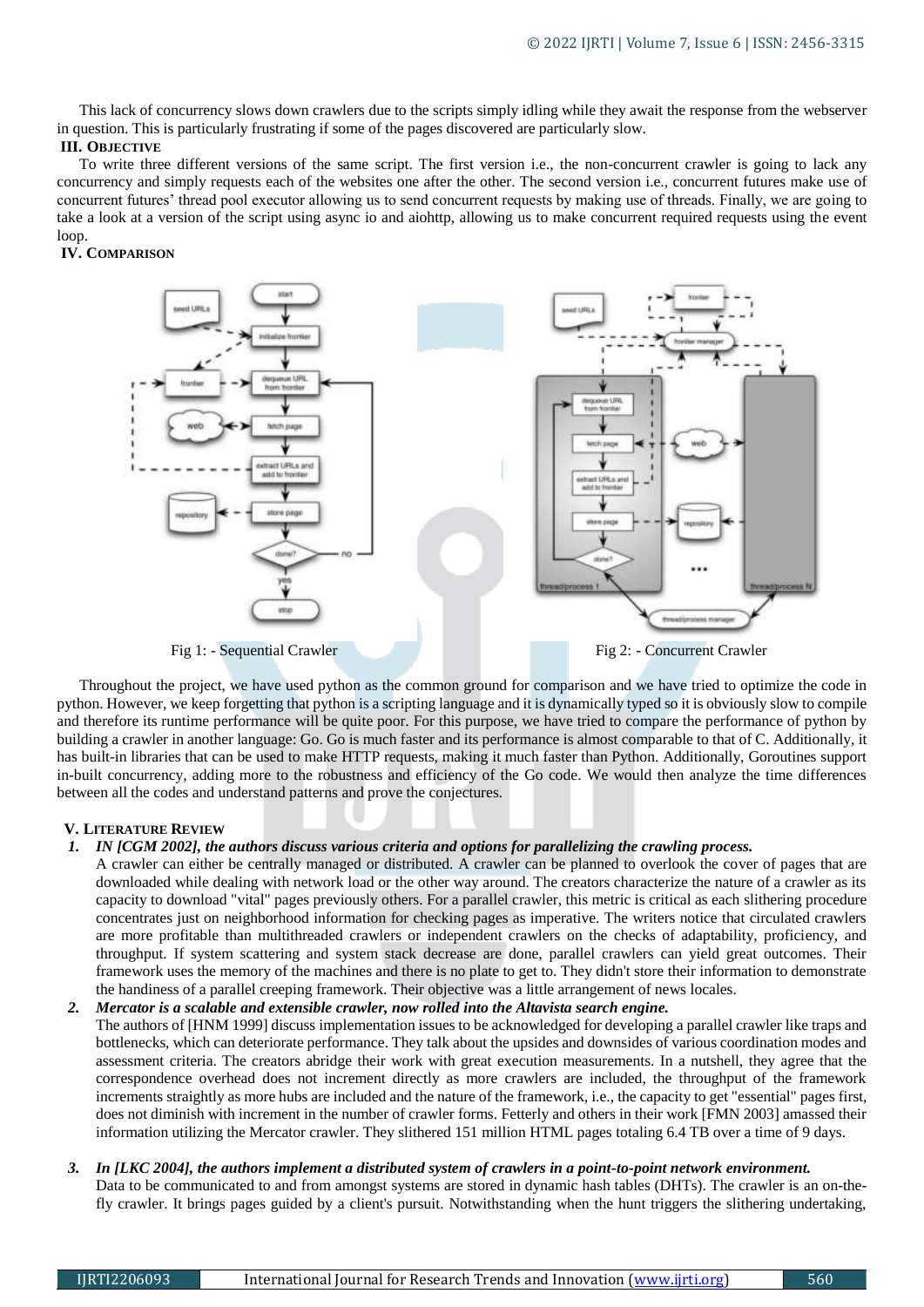there is no pruning of URLs and prohibition pages dependent on the substance. This can result in low-quality results returned. They execute URL-redirection among hubs to adjust the heap however the criteria for redirection of URLs are vague. The utilization of memory because of DHTs and the coordination isn't recorded. Be that as it may, they guarantee to rea ach download speed of around 1100 kBps every second with 80 hubs.

#### *4. Authors of [PSM 2004] have implemented a location-aware system where globally distributed crawlers fetch pages from servers that are nearest to them.*

The framework is strong to disappointments yet it has a long strength time and the element is hindering the association of information. At the point when a crawler goes down, the spaces it was slithering are exchanged for different crawlers. These outcomes in a substantial cover of information. An overwhelming heartbeat convention is expected to pick the closest crawler. Also, a crawler closer to many Web servers may be over-burden while a server at somewhat more separation might sit inert.

#### *5. A recent paper, [JHH 2006] was discovered late during my research but it is worth mentioning here as the architecture of my system and their system have a lot in common.*

In their work, the authors describe Stanford's WebBase system which is the academic version of Google! repository and search engine before it was commercialized in the late 1990s. The segment of intrigue is the crawler module. They actualize 500 procedures devoted to the errand of slithering. The way toward creeping is parallelized among the machines. A site with a completely qualified area name is taken as a nuclear unit for the creeping procedure and it ought not to be slithered by more than one machine for a slithering cycle. The creators state great focus on why a site ought to be treated as autonomous parts. For instance, it makes the administration of crawlers substantially simpler requiring little coordination among crawlers and the URL information structures can be put away in the fundamental memory. One can fortify site-particular creeping arrangements as well; like booking the season of the slither. In any case, they slither every one of the locales in the meantime (9 A.M. to 6 P.M.PST). This can be enhanced where the area of servers is mulled over. One can slither the destinations around evening time as per the area of servers or amid the small long stretches of mornings when the servers expect a lesser load. Amid the day, one can creep in a non-meddlesome manner with an expansive deferral between sequential gets. The creators allude to this deferral as affability delay and it ranges from 20 seconds for littler sites to 5 seconds for bigger sites. The kindness stops and cordiality approaches like regarding the robot's rejection convention assume a noteworthy job in the plan of a framework. The framework has an edge of 3000 pages to be crept per site, on the multi-day. The crawlers slither the pages which have a place with one space at any given moment. There are two kinds of slithering strategies portrayed. One, there is a procedure committed to creep each site and a procedure that slithers various destinations at the same time. The creators talk about focal points and tradeoffs between two procedures. Their framework actualizes a mix of the two sorts of procedures. The framework interprets area names as IP addresses for the seed URLs. IP locations of locales are utilized to get more pages from destinations. The creators express that on the off chance that one doesn't resolve area names, one could encounter an execution hit and exactness misfortune because of high DNS inquiries. Be that as it may, the strategy falls flat if there are different virtual servers actualized by facilitating administrations or if a space trades specialist organization. Moreover, robots.txt documents on the destinations facilitated on virtual servers can't be recovered. This and different components settle on the decision of settling a space name amid the beginning of a slither more costly and troublesome. To crawl, the creator's reason that regarding a site as one unit lifts the parallelization of a slithering procedure.

Using a single process for the task of crawling in her work [SNC 2006], Patankar crawled 1 million pages in nine days. Data was loaded into the main memory from the tables and several queues were used to represent the frontier. HTML pages and images were crawled from five .edu domain

#### **VI. NOVELTY**

The project plots a detailed competitive analysis of various types of crawlers which thereby infers its efficiency. Go having highly advanced concurrent tools proved out to be way faster than Python (using asyncio and aiohttp), normal concurrent crawlers available in the market, and sequential crawlers. This project provides an in-depth analysis of the above-mentioned languages and brings out their performance analysis in such networking programs.

The project explains a great deal astof why sequential crawlers fail to match concurrent crawlers, as the job is not divided amongst various threads. It also illustrates why Go performs better than other programming languages when it comes to concurrency and mining data from the web. Go with its enhanced tools for concurrency proves to be fast, much more efficient, and robust. The above problem not being addressed to the common public in dummy terms has put Go in the shadow.

#### **VII. EXISTING METHOD**

The Comparison of performance with other systems - the data for other systems is taken from [SNC 2006]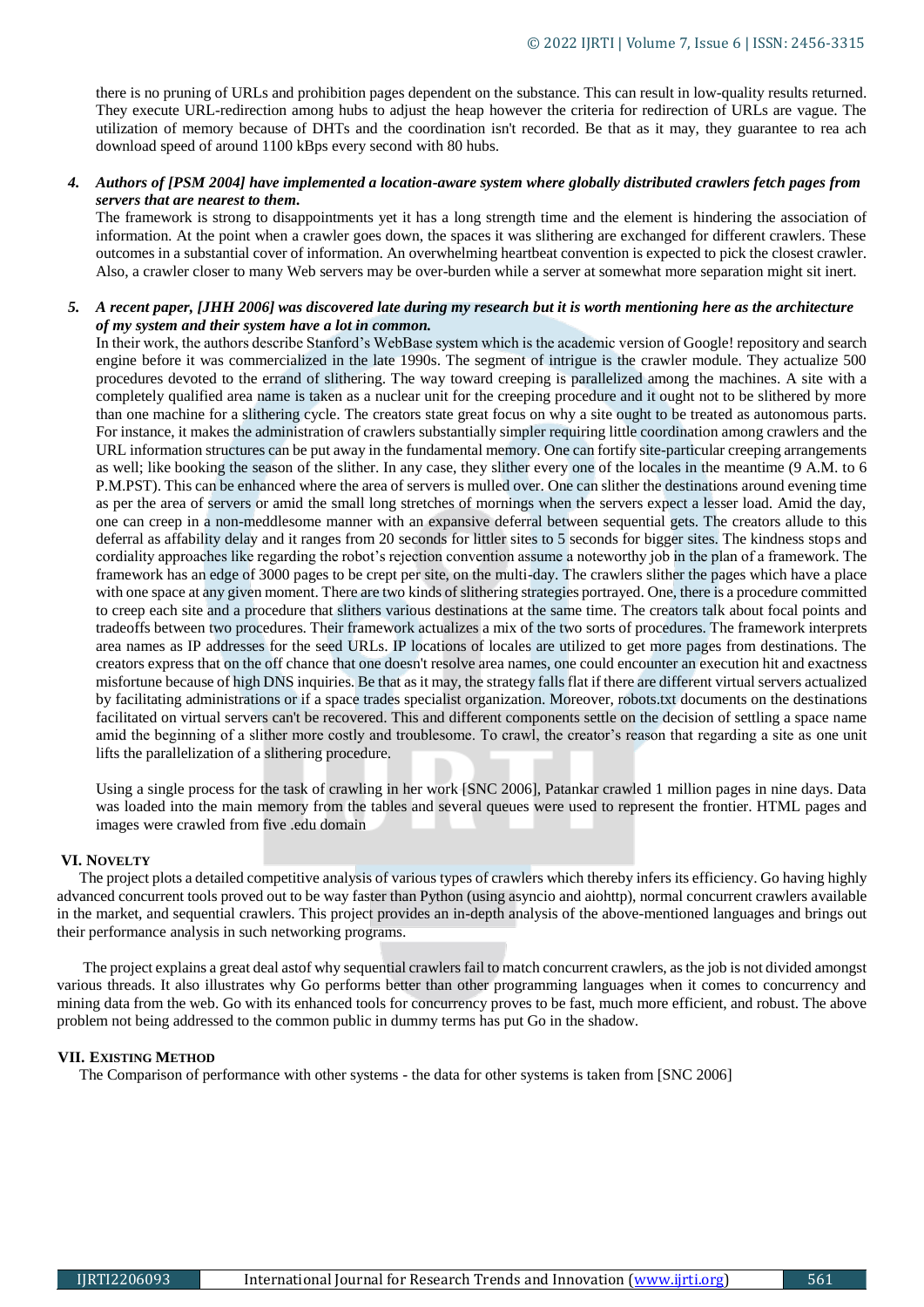| <b>Crawler</b>                                                                                               | Distributed<br>Needle                                           | Needle                                                                        | Google             | Mercator                                              | Internet<br>Archive               |
|--------------------------------------------------------------------------------------------------------------|-----------------------------------------------------------------|-------------------------------------------------------------------------------|--------------------|-------------------------------------------------------|-----------------------------------|
| Year                                                                                                         | 2006                                                            | 2006                                                                          | 1997               | 2001                                                  | $\overline{ }$                    |
| <b>Machine</b>                                                                                               | Intel P4 1.8<br>GHz, 1 GB<br>RAM, 225<br><b>GB</b> Hard<br>disk | Configuration<br>Intel P4 1.8<br>GHz, 1 GB<br>RAM, 225<br><b>GB</b> Hard disk |                    | 4 Compaq<br><b>DS20E 666</b><br>MHz, Alpha<br>servers |                                   |
| Data<br>structures for<br><b>URLs</b>                                                                        | Perl Scalar                                                     | Queue                                                                         |                    | Memory<br>Hash table,<br>disk sorted<br>list          | <b>Bloom Filter</b><br>per domain |
| <b>DNS Solution</b>                                                                                          |                                                                 | Stored locally<br>in database                                                 | <b>Local Cache</b> | Custom                                                |                                   |
| Programming<br>Language                                                                                      | Perl                                                            | Perl                                                                          | $C++/$ Python      | <b>Custom JVM</b>                                     | s.                                |
| <b>Parallelism</b><br>per machine                                                                            | 1                                                               | 1                                                                             |                    | 100                                                   | 64                                |
| # of crawling<br>processes in<br>the system                                                                  | $5 - 6$                                                         | $\mathbf{I}$                                                                  | 500                |                                                       |                                   |
| <b>System size</b>                                                                                           | $5 - 6$                                                         | ı                                                                             | ä,                 | 4                                                     | ÷                                 |
| Number of<br>pages                                                                                           | 1 Million                                                       | 1 Million                                                                     | 24 Million         | 151 Million                                           | 100 Million                       |
| <b>Crawl Rate</b><br>(pages/sec)                                                                             | 3.85                                                            | 1.7                                                                           | 48                 | 600                                                   | 10                                |
| <b>Effective</b><br><b>Crawl Rate</b><br>(pages/second)<br>$=$ crawl rate/<br>(system size x<br>parallelism) | 0.77                                                            | 1.7                                                                           |                    | $600/400 =$<br>1.5                                    | $10/64 = 0.15$                    |

Table 1 Comparison with other systems

# **VIII. PROPOSED METHODOLOGY**

The first step in the project was to write the code for a sequential crawler that will linearly crawl all the pages. The crawler would fetch the pages starting from a seed page and rank those pages based on the cosine similarity of the web page with the query. The time for computing for crawling and ranking the pages is computed using time.clock() function in the time module. The start and the end time are noted at the beginning and the end of the code to note down the required time for the computation. Similarly, a code for a concurrent crawler is written to note down the changes in the required time by parallelizing time-consuming events, especially blocking I/O events such as requesting HTML documents using HTTP requests. Such events take time and during this time, the processor is not doing any fruitful work. However, executing this part in parallel helps in reducing the overall latency and increases throughput because, by the time one page is fetched, the crawler also makes a concurrent request to the next page, and while the first page is being compared with the query using cosine similarity measures, other pages have lined up in the queue.

Hence, the total latency for the operation is:

Latency = Time required to fetch one page + negligible time to process all requests *Effective Latency*  $\approx$  *Time required to fetch one page* 

In the case of sequential crawler, we have the case: Latency  $\approx k \times T$  ime required to fetch one page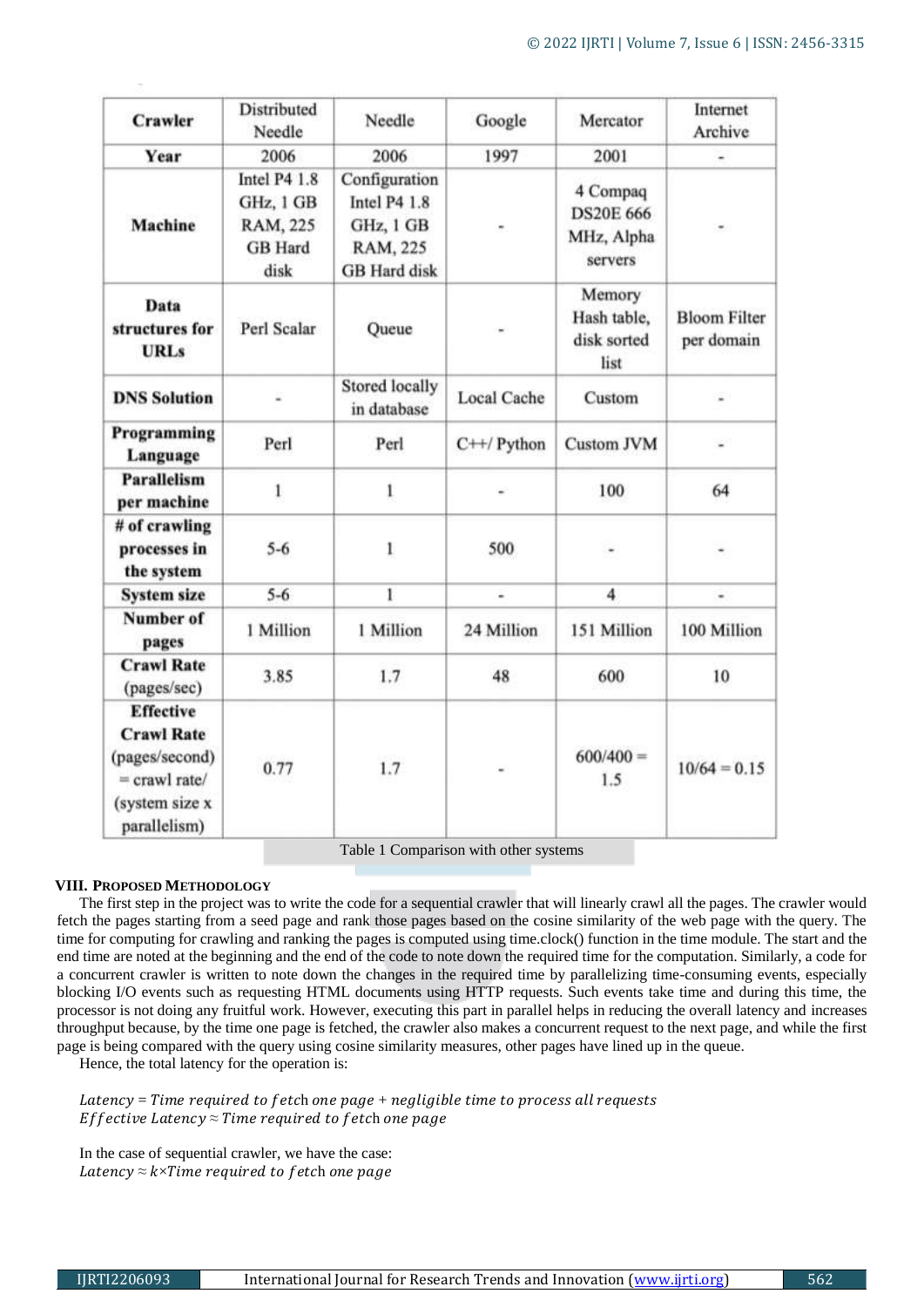Therefore, in this case, we are increasing the FLOPS of the whole process by a factor of K. However, this is a rough estimate, and does not include external acting factors like slow or fluctuating internet connection. This cannot be factored in, and the above observation is the best case scenario. To test this conjecture, we will try and implement the code using Python's Concurrent, Futures. This module is present in Python's standard library and it will make concurrent requests using ThreadPoolExecutor, which works by creating separate threads for each request, and the crawler performs the required computation whenever it is done with one thread. This will supposedly increase the performance of the crawler. The time will be calculated in the same way as the sequential crawler. Next, we intend to use asyncio and aiohttp libraries to make concurrent requests using an event loop which will offer us increased power and even better performance. According to the literature available online, it is said that asyncio and aiohttp are much more robust and useful, especially because of Python's slow runtime. To test this conjecture, we also plan to write a code using asyncio and aiohttp.

 The event loop is central to the execution of the asynchronous functions. The event loop starts with registering or calling or canceling the co-routines. A coroutine is an asynchronous function in Python. It involves using the keyword async before its definition. The event loop may also involve building a secure transport for communication between client and server or in other cases building transports to just communicate with another program. The main function of the event loop is to delegate the asynchronous functions to a pool of threads. Asyncio uses the event loop to asynchronously execute a coroutine**.**



 An event loop is created by:  $loop = asympto.get\_event\_loop()$ 

An asynchronous function can be executed asynchronously as shown below: async def asynchr():

print ("This is asynchronous")  $loop = asympto.get\_event\_loop()$ loop.run\_until\_complete(asynchr()) loop.close()

This will keep executing asynchr() till all the tasks are executed. In the scenario of the crawler, the number of tasks created is equal to the maximum number of threads provided by the function. These tasks are added to an asyncio queue, and then the loop will execute these tasks by crawling the pages until all of them are complete. If any of the tasks is waiting for a response from the web servers, then the loop can schedule other functions to the remaining threads. Following that the loop is closed. Aiohttp is used to create client sessions, which can then be used to get the HTTP response from web servers. For this code, get\_bodyI(URL), get\_results(URL) and handle\_tasks(task\_id, work\_queue) are asynchronous functions.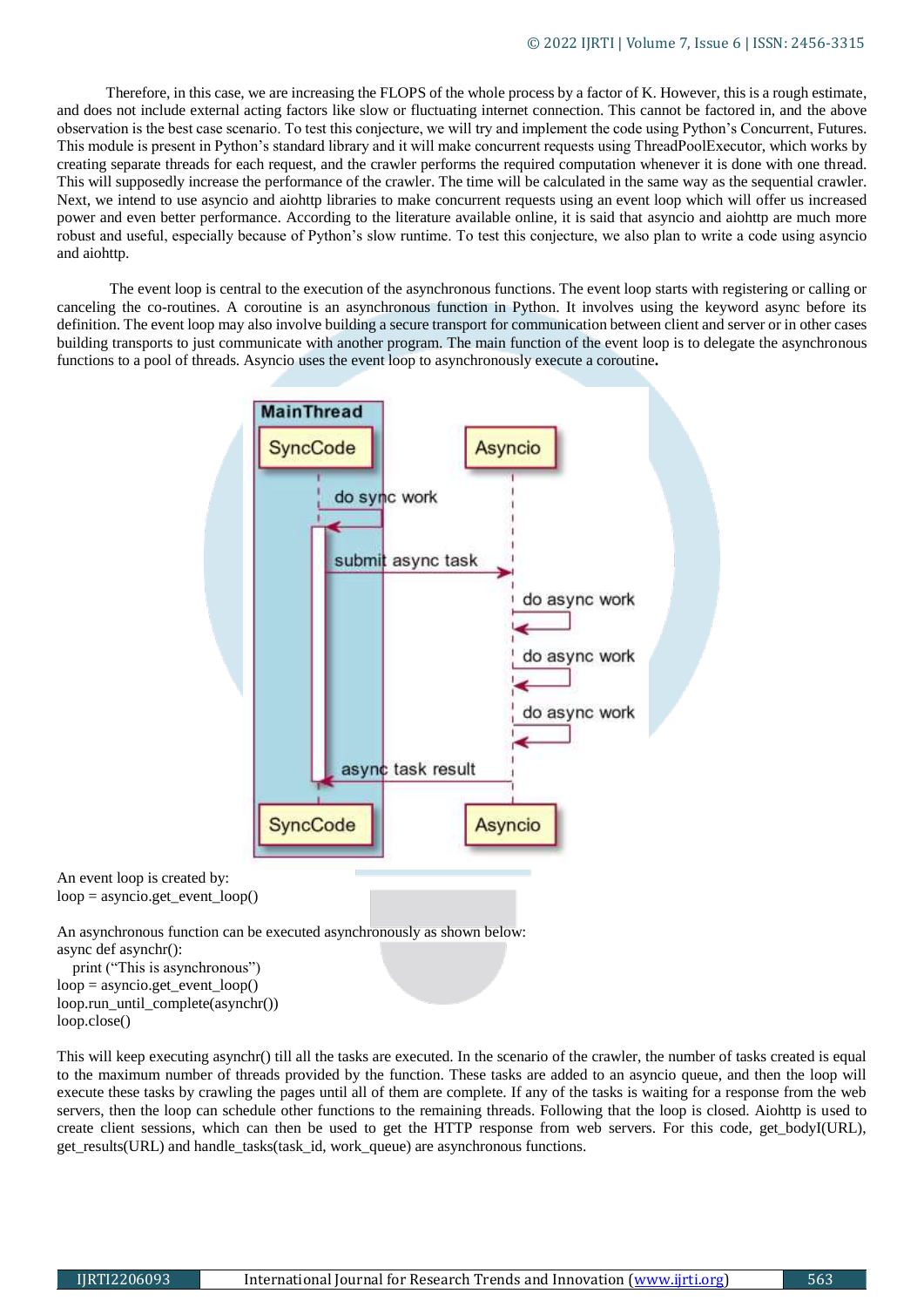#### **IX. RESULTS**

Command Promp

E:\Fifth Semester\PDC>python non concurrent.py http://example.com/: Example Domain https://archive.org/details/opensource\_movies: Community Video : Free Movies : Free Download, Borrow and Streaming : Internet Archive http://codeforces.com/: Codeforces http://codeforces.com/profile/jheel4: jheel4 - Codeforces http://codeforces.com/profile/cipher.: cipher. - Codeforces http://codeforces.com/profile/the\_pritisher: the\_pritisher = Codeforces<br>http://codeforces.com/profile/nikhilsaboo: nikhilsaboo - Codeforces http://codeforces.com/profile/zacker-22: zacker-22 - Codeforce The time taken to crawl the given web pages is: 12.914749383926392 E:\E1fth Speester\PDC>

#### The observed time taken to crawl the given set of pages sequentially is 12.9147 seconds.

**TX Command Prompt** E:\Fifth Semester\PDC>python concurrent\_futures.py http://example.com/: Example Domain http://codeforces.com/profile/jheel4: jheel4 - Codeforces http://cadeforces.com/profile/the\_pritisher: the\_pritisher - Codeforces<br>http://cadeforces.com/profile/cipher.: cipher. - Cadeforces http://codeforces.com/profile/zacker-22: zacker-22 - Codeforces http://codeforces.com/: Codeforces http://codeforces.com/profile/nikhilsaboo: nikhilsaboo - Codeforces https://archive.org/details/opensource\_movies: Community Video : Free Movies : Free Download, Borrow and Streaming : Internet Archive Time taken to crawl the given web pages: 2.69612211227417 E:\Fifth Semester\PDC>

The observed time taken to crawl the given set of web pages using concurrent futures is 2.6961 seconds which is much lesser than the time taken in a sequential crawler.

#### Command Prompt

E:\Fifth Semester\PDC>python as.py http://example.com: Example Domain

http://cadeforces.com/profile/the\_pritisher: the\_pritisher - Cadeforces<br>http://cadeforces.com/profile/jheel4: jheel4 - Codeforces

http://codeforces.com/profile/nikhiIsaboo: nikhiIsaboo - Codeforces

http://codeforces.com/profile/zacker-22: zacker-22 - Codeforces

http://codeforces.com/: Codeforces<br>http://codeforces.com/; Codeforces<br>http://codeforces.com/profile/cipher.: cipher. - Codeforces<br>https://archive.org/details/opensource\_movies: Community Video : Free Movies : Free Download

E:\Fifth Semester\PDC>

The observed time taken to crawl the given set of web pages using asyncio and aiohttp script is 2.2274 seconds which is comparatively lesser than the time taken by a normal concurrent crawler. Using it may be a little more complicated giving us increased power and much more enhanced performance.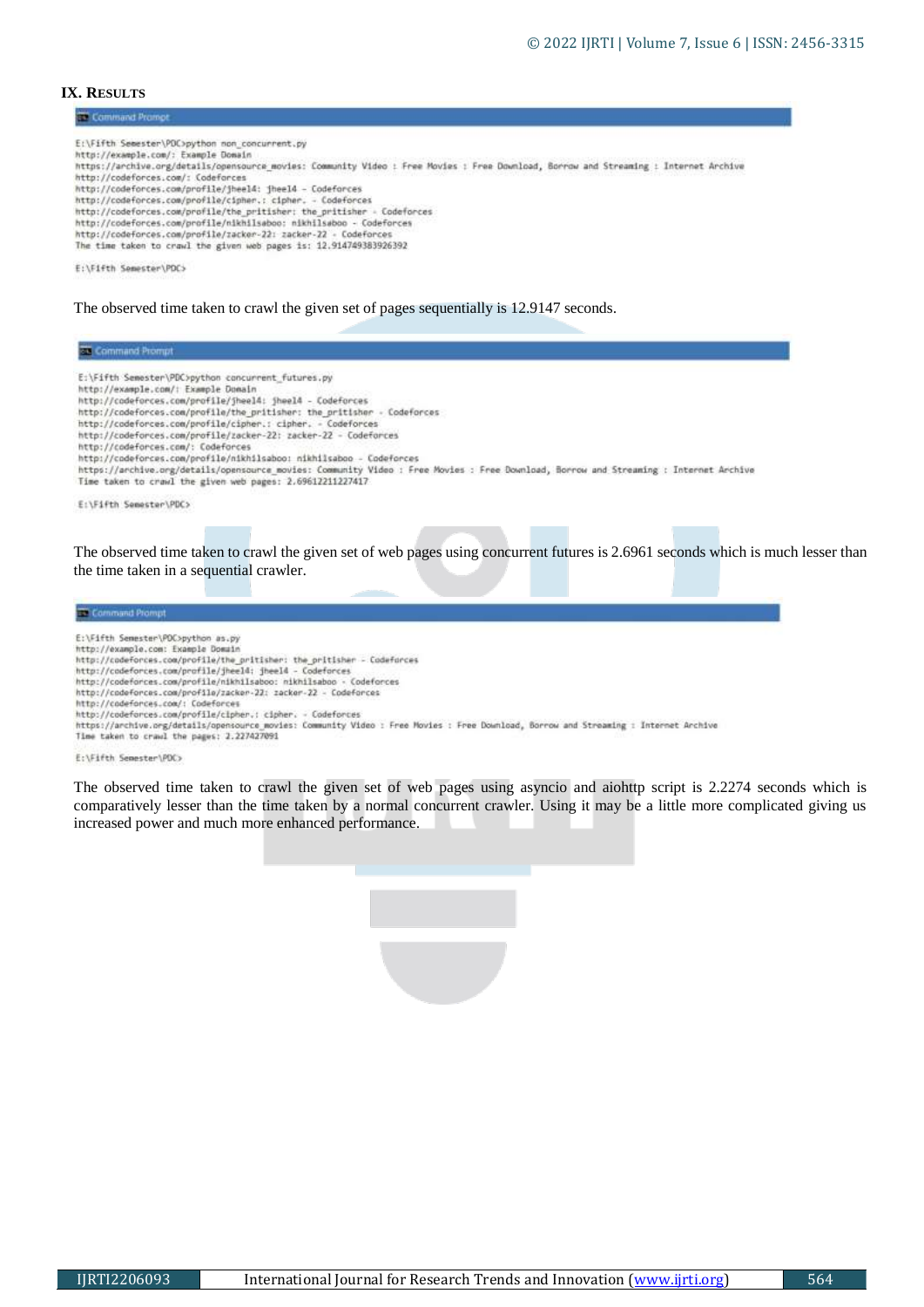| C:\gocode\src\crawler>go run init.go                                                                         |
|--------------------------------------------------------------------------------------------------------------|
| 2018/11/13 11:31:16  <br>Processing] Spawning subroutines :<br>18                                            |
| 2018/11/13 11:31:16<br>Processing] Fetching page content :<br>http://codeforces.com/profile/zacker-22        |
| Processing] Fetching page content :<br>https://archive.org/details/opensource_movies_<br>2018/11/13 11:31:16 |
| Processing] Fetching page content :<br>http://codeforces.com/profile/jheel4<br>2018/11/13 11:31:16           |
| Processing] Fetching page content :<br>https://httpbin.org/ip<br>2018/11/13 11:31:16                         |
| Processing] Fetching page content :<br>http://example.com<br>2018/11/13 11:31:16                             |
| http://codeforces.com/profile/the_pritisher_<br>Processing] Fetching page content :<br>2018/11/13 11:31:16   |
| 2018/11/13 11:31:16<br>Processing] Fetching page content :<br>http://codeforces.com/                         |
| Processing] Fetching page content :<br>https://www.codechef.com/<br>2018/11/13 11:31:16                      |
| 2018/11/13 11:31:16<br>Processing] Fetching page content :<br>http://codeforces.com/profile/cipher.          |
| http://codeforces.com/profile/nikhilsaboo<br>2018/11/13 11:31:16<br>Processing] Fetching page content :      |
| Processing] Writing to the file :<br>crawler\example.com\index.html<br>2018/11/13 11:31:17                   |
| [Success] Crawled page : http://example.com<br>2018/11/13 11:31:17                                           |
| Processing] Writing to the file :<br>crawler\.html<br>2018/11/13 11:31:17                                    |
| Processing] Writing to the file :<br>2018/11/13 11:31:17<br>crawler\profile\nikhilsaboo.html                 |
| Processing] Writing to the file :<br>2018/11/13 11:31:17<br>crawler\profile\zacker-22.html                   |
| Processing] Writing to the file :<br>crawler\profile\iheel4.html<br>2018/11/13 11:31:17                      |
| Processing] Writing to the file :<br>crawler\profile\the_pritisher.html<br>2018/11/13 11:31:17               |
| Processing] Writing to the file :<br>crawler\profile\cipher.<br>2018/11/13 11:31:17                          |
| Processing] Writing to the file : crawler\ip.html<br>2018/11/13 11:31:17                                     |
| Success] Crawled page : http://codeforces.com/profile/nikhilsaboo<br>2018/11/13 11:31:17                     |
| Success] Crawled page :<br>http://codeforces.com/profile/zacker-22<br>2018/11/13 11:31:17                    |
| Success] Crawled page:<br>https://httpbin.org/ip<br>2018/11/13 11:31:17                                      |
| [Success] Crawled page :<br>http://codeforces.com/profile/jheel4<br>2018/11/13 11:31:17                      |
| [Success] Crawled page :<br>http://codeforces.com/profile/the_pritisher<br>2018/11/13 11:31:17               |
| 2018/11/13 11:31:18<br>Success] Crawled page:<br>http://codeforces.com/profile/cipher.                       |
| Success] Crawled page:<br>http://codeforces.com/<br>2018/11/13 11:31:18                                      |
| Processing] Writing to the file : crawler\.html<br>2018/11/13 11:31:18                                       |
| Success] Crawled page : https://www.codechef.com/<br>2018/11/13 11:31:18                                     |
| Processing] Writing to the file : crawler\details\opensource movies.html<br>2018/11/13 11:31:18              |
| Success] Crawled page : https://archive.org/details/opensource movies<br>2018/11/13 11:31:19                 |
| [Status] Failed urls : []<br>2018/11/13 11:31:19                                                             |
| 2018/11/13 11:31:19 The time taken to crawl the given web pages: 1.8923421265                                |

The observed time taken to crawl the given set of web pages using go is 1.8923 seconds. Go doesn't have a third-party dependency for concurrency which can play a major role in increasing its run time speed.



Graphical representation of the time taken to crawl the given web pages using different methods.

It is easily evident from the above graph that the time taken by the concurrent crawler to crawl the given web pages (8) is much lesser when compared to the performance of the sequential crawlers. Go can give us an additional benefit in terms of performance.

A drastic difference in terms of time taken will be observed when we increase the number of web pages to be crawled. Go will give us additional concurrency benefits when the number of web pages is large.

We, therefore, conclude, that Go is much faster and its performance is almost comparable to that of C. Additionally, it has builtin libraries that can be used to make HTTP requests, making it much faster than Python. Additionally, Go routines support in-built concurrency, adding more to the robustness and efficiency of the Go code.